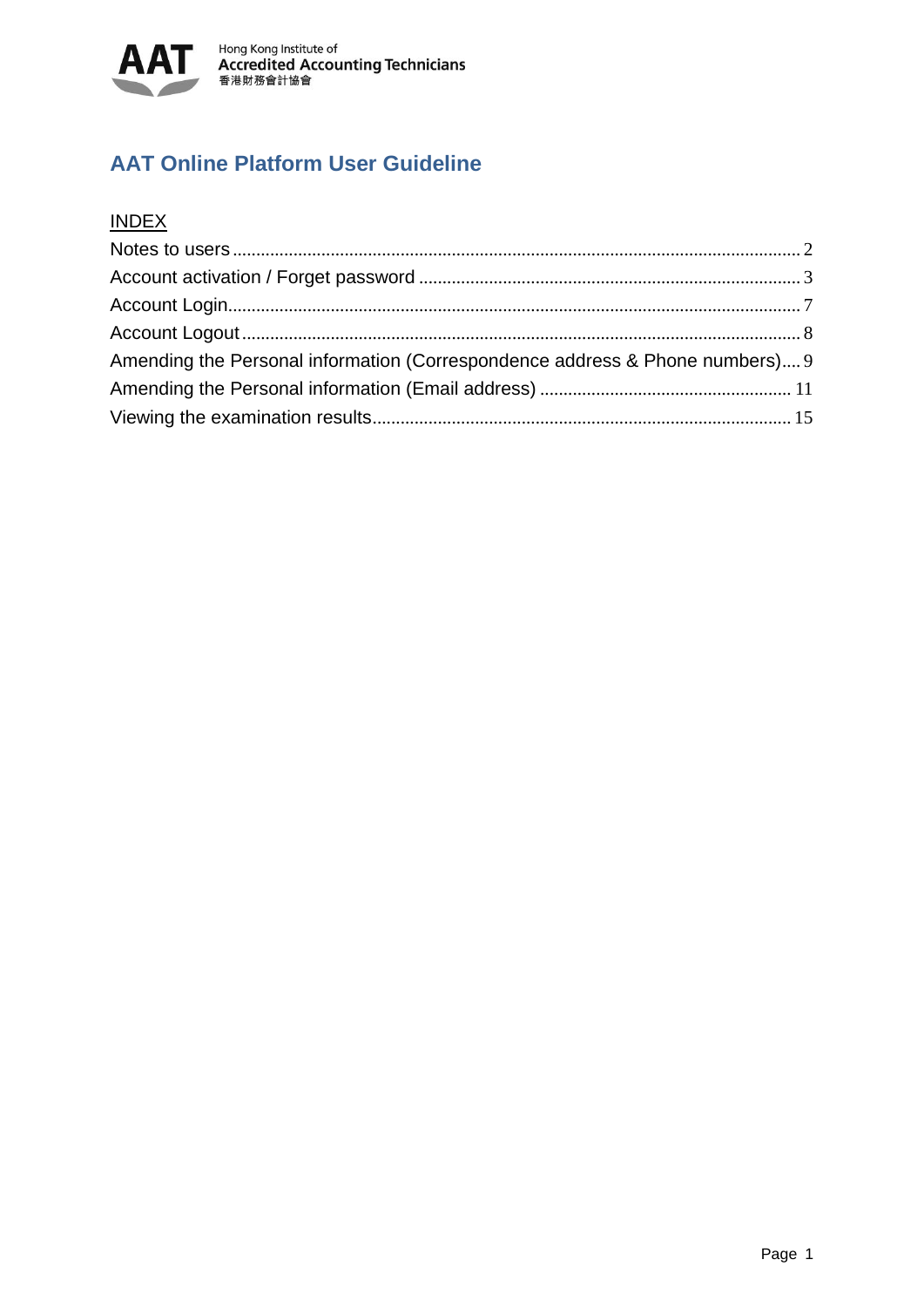

### <span id="page-1-0"></span>**Notes to users**

- 1. The system is developed to facilitate the students to:
	- check the examination results of the latest session of the AAT Examination / Professional Briding Examination; and
	- update the personal particulars in the AAT student register.
- 2. Please go to [https://portal.hkiaat.org](https://portal.hkiaat.org/) to activate the system account / login the system.
- 3. Please note that the system requires students to input their AAT student number / PBE student number and the registered email address for account activiation. For students who have not provided their email addresses to the Institute, please first return the completed '*Personal Record Update Form'* to update your email address.
- 4. The system supports the below browsers:
	- MS Internet Explorer version 7.0 or above
	- Google Chrome
- 5. Should you have any queries regarding the AAT Online Platform, please send email to [hkiaat@hkiaat.org](mailto:hkiaat@hkiaat.org) or contact us on 2823 0600.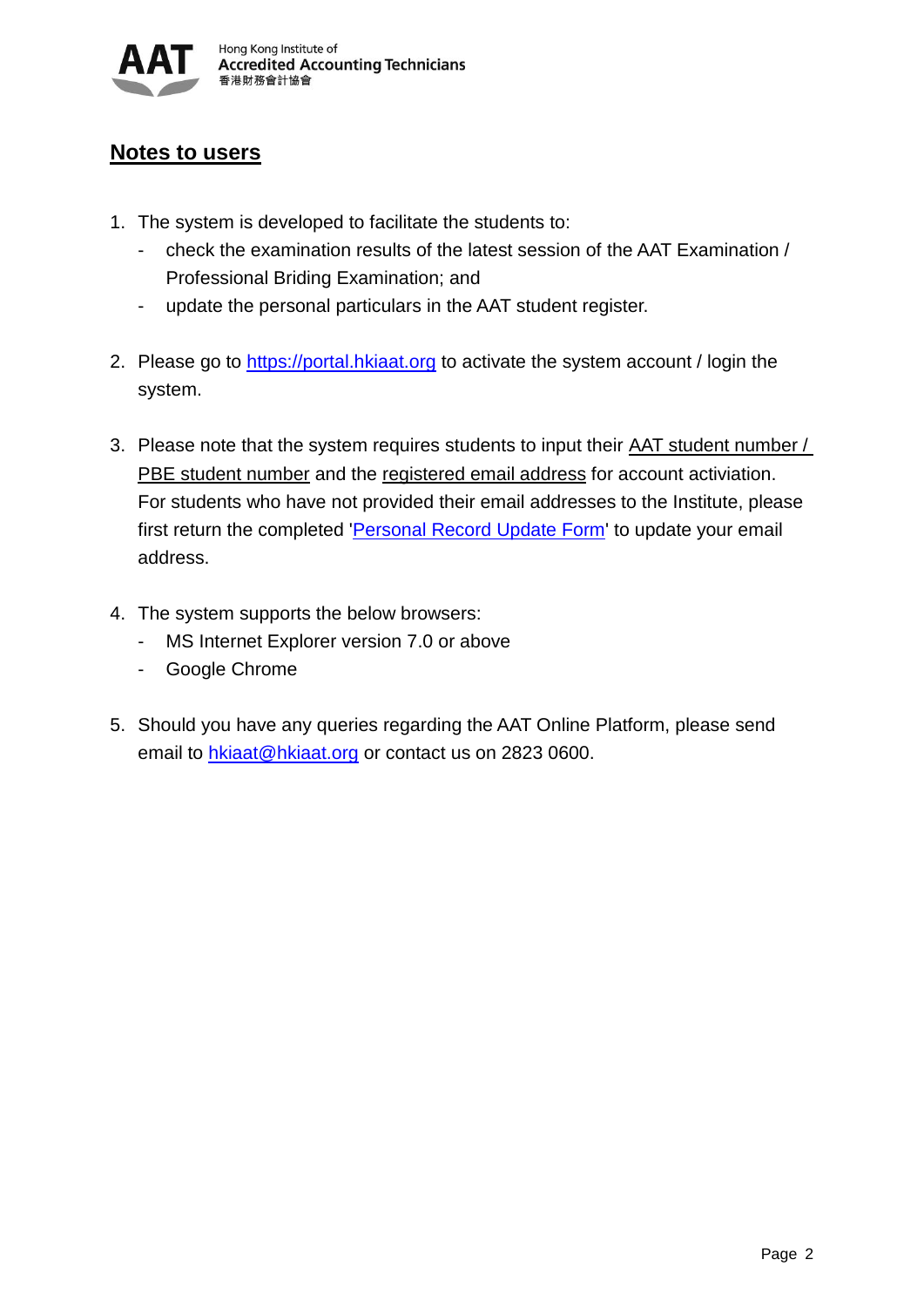

# <span id="page-2-0"></span>**Account activation / Forget password**

Step 1: Click **"Account Activation / Forget password"**

| AAT                     | Hong Kong Institute of<br><b>Accredited Accounting Technicians</b><br>香港財務會計協會 |                      |
|-------------------------|--------------------------------------------------------------------------------|----------------------|
| Login                   | $L_{\text{ogin}}$                                                              |                      |
| Personal Info<br>Result |                                                                                | <b>Student Login</b> |
|                         | <b>Student Login</b>                                                           |                      |
|                         | Registration No.:<br>Password:                                                 |                      |
|                         | (case sensitive)<br>Reset<br>Submit                                            |                      |
|                         | <b>Account Activation / Forget password</b>                                    |                      |

### Step 2: Enter your '**HKIAAT Student No**' and your **registered email address**, and then click the **'Submit'** button.

(For students who have not provided their email addresses to the Institute, please first return the completed ['Personal Record Update Form'](http://www.hkiaat.org/images/uploads/pdf/download/Update.pdf) to update your email address.)

|                                  | Hong Kong Institute of<br><b>AAT</b> Hong Kong Institute of<br>The Accredited Accounting Technicians      |                      |
|----------------------------------|-----------------------------------------------------------------------------------------------------------|----------------------|
| Login<br>Personal Info<br>Result | <b>Account Activation / Forget Password</b><br>Registration No.<br>Email address<br>÷<br>Submit<br>Cancel | <b>Student Login</b> |
|                                  | @ 2015 Hong Kong Institute of Accredited Accounting Technicians Limited All Rights Reserved.              |                      |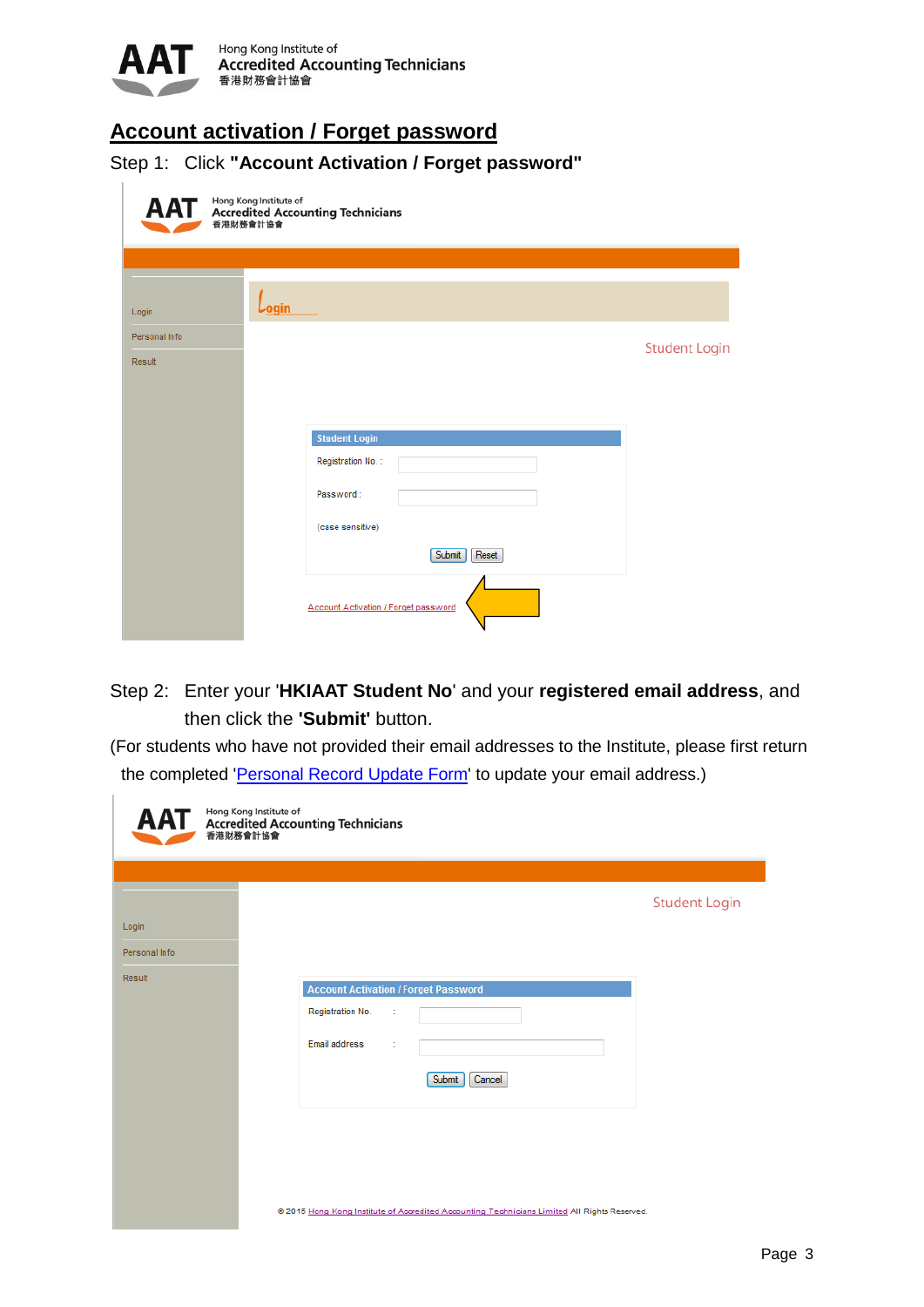

Step 3: An email with the 'validation code' will be sent to your registered email address automatically.

| AAT                              | Hong Kong Institute of<br><b>Accredited Accounting Technicians</b><br>香港財務會計協會                                                                             |                      |
|----------------------------------|------------------------------------------------------------------------------------------------------------------------------------------------------------|----------------------|
|                                  |                                                                                                                                                            |                      |
| Login<br>Personal Info<br>Result | An email has already been sent to you. Please check it.<br>Please follow the instructions to activate your login account.                                  | <b>Student Login</b> |
|                                  | Note: The link in the email will be expired after 3 hours.<br>@ 2015 Hong Kong Institute of Accredited Accounting Technicians Limited All Rights Reserved. |                      |

Step 4: Open the email with the subject 'Accounts Activation / Forget Password' from your registered email account, click the hyperlink provided in the email. (Please note that the hyperlink and validation code given in the email are valid for 3 hours only.)

| Account Activation / Forget Password<br>主旨:                                                                                                                                |  |
|----------------------------------------------------------------------------------------------------------------------------------------------------------------------------|--|
| Dear Student,                                                                                                                                                              |  |
| Please click the following link and use the validation code provided to activate your login account:                                                                       |  |
| https://portal.hkiaat.org/portal/students/set_passwd?<br>key=s110115130130139138126298122128134173154146178140173141184199082115128131130133132131114134116133115137126135 |  |
| Validation Code: 922ZHKEb7aDi                                                                                                                                              |  |
| You are required to reset your password for security purpose.<br>Please keep your login account information safe!                                                          |  |
| Hong Kong Institute of Accredited Accounting Technicians<br>E-mail: hkiaat@hkiaat.org<br>Tel: 2823-0600                                                                    |  |
| Website: http://www.hkiaat.org/                                                                                                                                            |  |
|                                                                                                                                                                            |  |

Note: The email is sent from the sender [no-reply@hkiaat.org]. If the email is not found in inbox, please check the Spam, Junk, Deleted Items or Archive folder. Please also make sure that the spam filter of your email client does not filter out our emails. If you are still unable to locate the 'Accounts Activation / Forget Password' email, please activate again by repeating the steps 1 and 2. If the problem is not resolved, please contact 2823 0600 or [hkiaat@hkiaat.org](mailto:hkiaat@hkiaat.org) for assistance.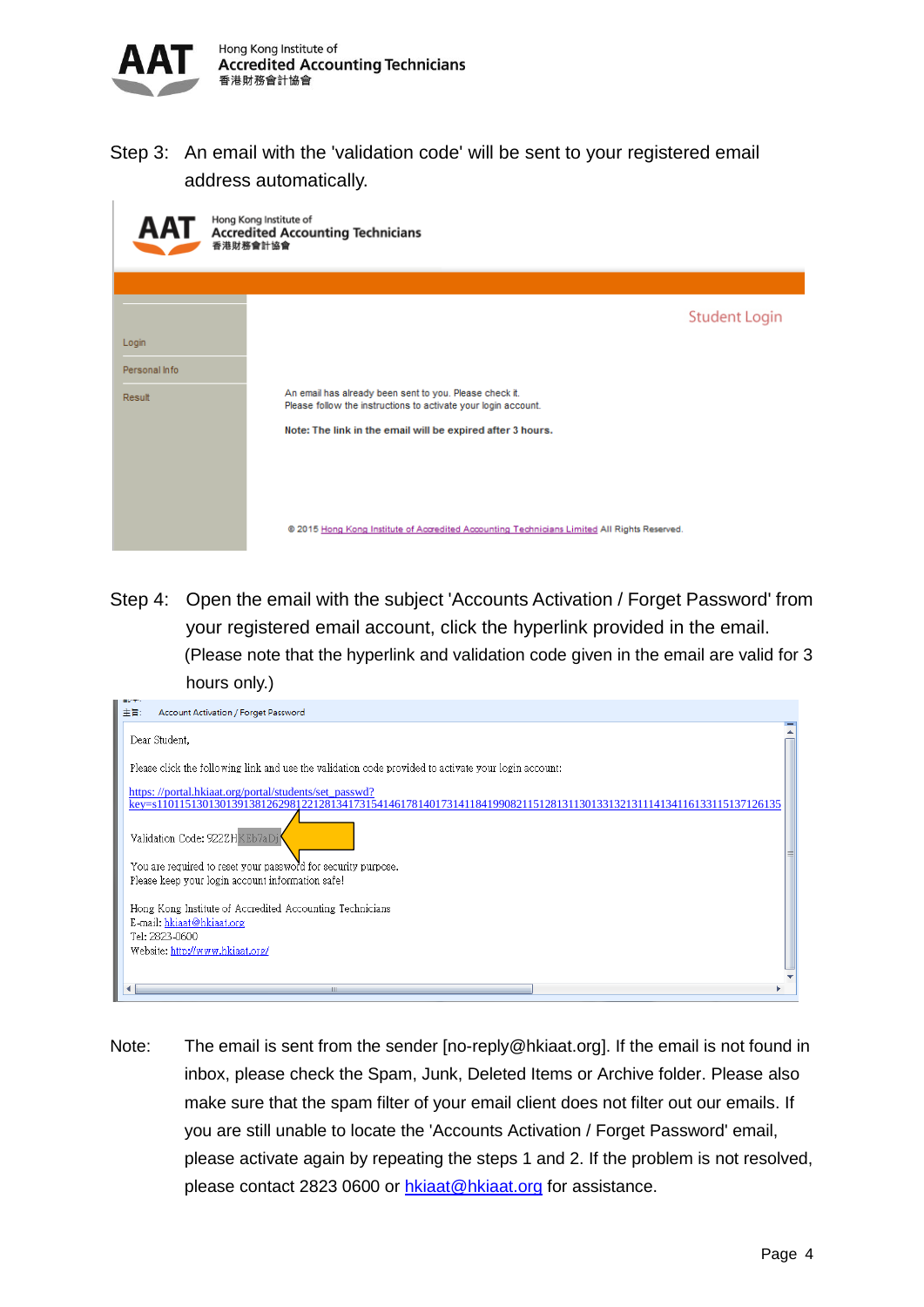

## Step 5: Enter your **'HKIAAT Student No'**, the **'Validation Code'** given in the email and your new password twice, and then click the **'Submit'** button.

| AAT           | Hong Kong Institute of<br>Accredited Accounting Technicians |        |                  |                      |  |
|---------------|-------------------------------------------------------------|--------|------------------|----------------------|--|
|               |                                                             |        |                  |                      |  |
|               |                                                             |        |                  | <b>Student Login</b> |  |
| Login         |                                                             |        |                  |                      |  |
| Personal Info |                                                             |        |                  |                      |  |
| Result        | <b>Change Password</b>                                      |        |                  |                      |  |
|               | Registration No.                                            |        |                  |                      |  |
|               | <b>Validation Code</b><br>(given in the email)              |        |                  |                      |  |
|               | New password                                                | $\sim$ |                  |                      |  |
|               | Confirm password                                            | ÷      |                  |                      |  |
|               |                                                             |        | Submit<br>Cancel |                      |  |
|               |                                                             |        |                  |                      |  |

Step 6: Your password has been reset. Click the 'Login' in the menu at the left to access the login page.

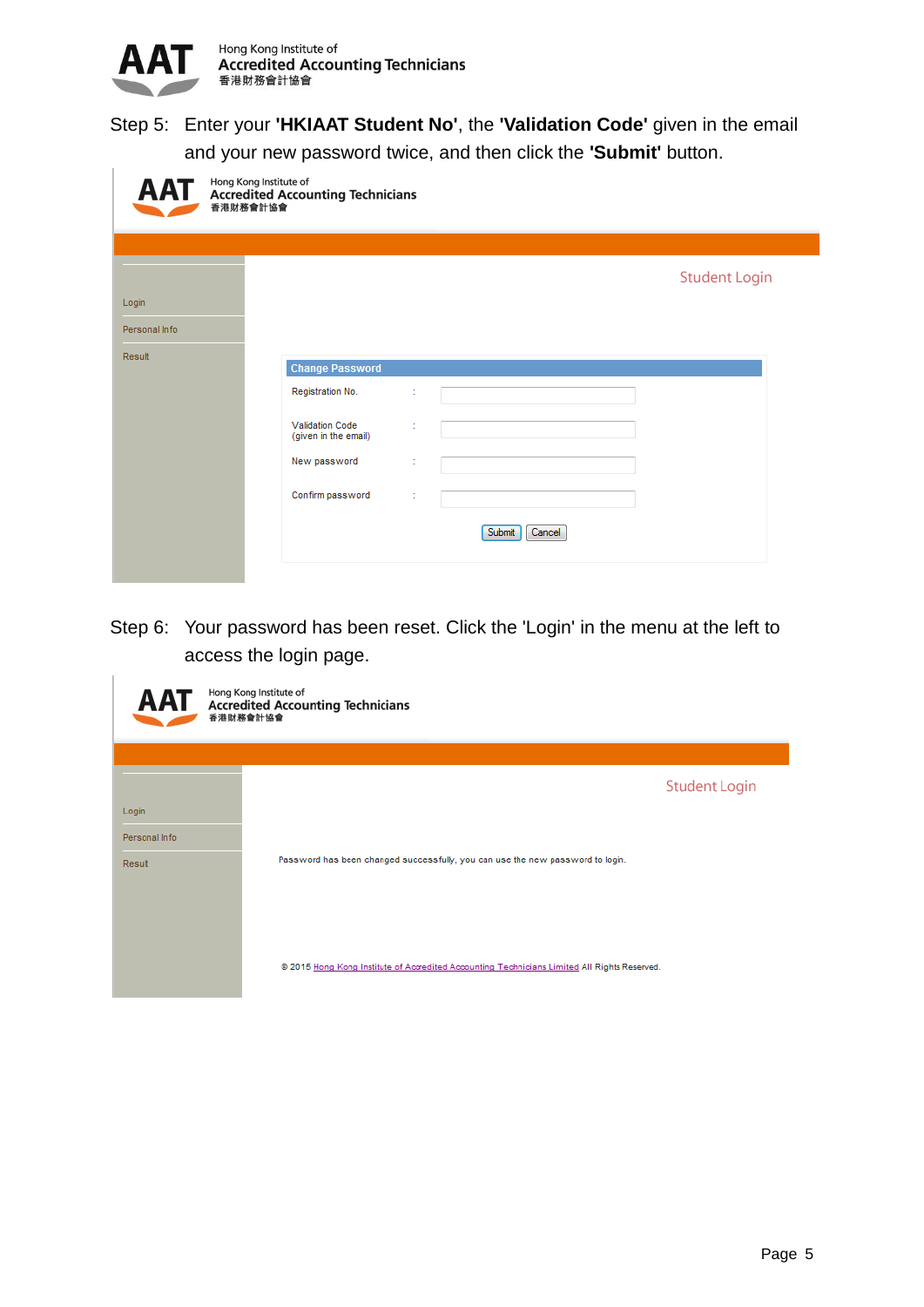

An email with the subject 'Password Changed Acknowledgment' is sent to your registered email account from HKIAAT.

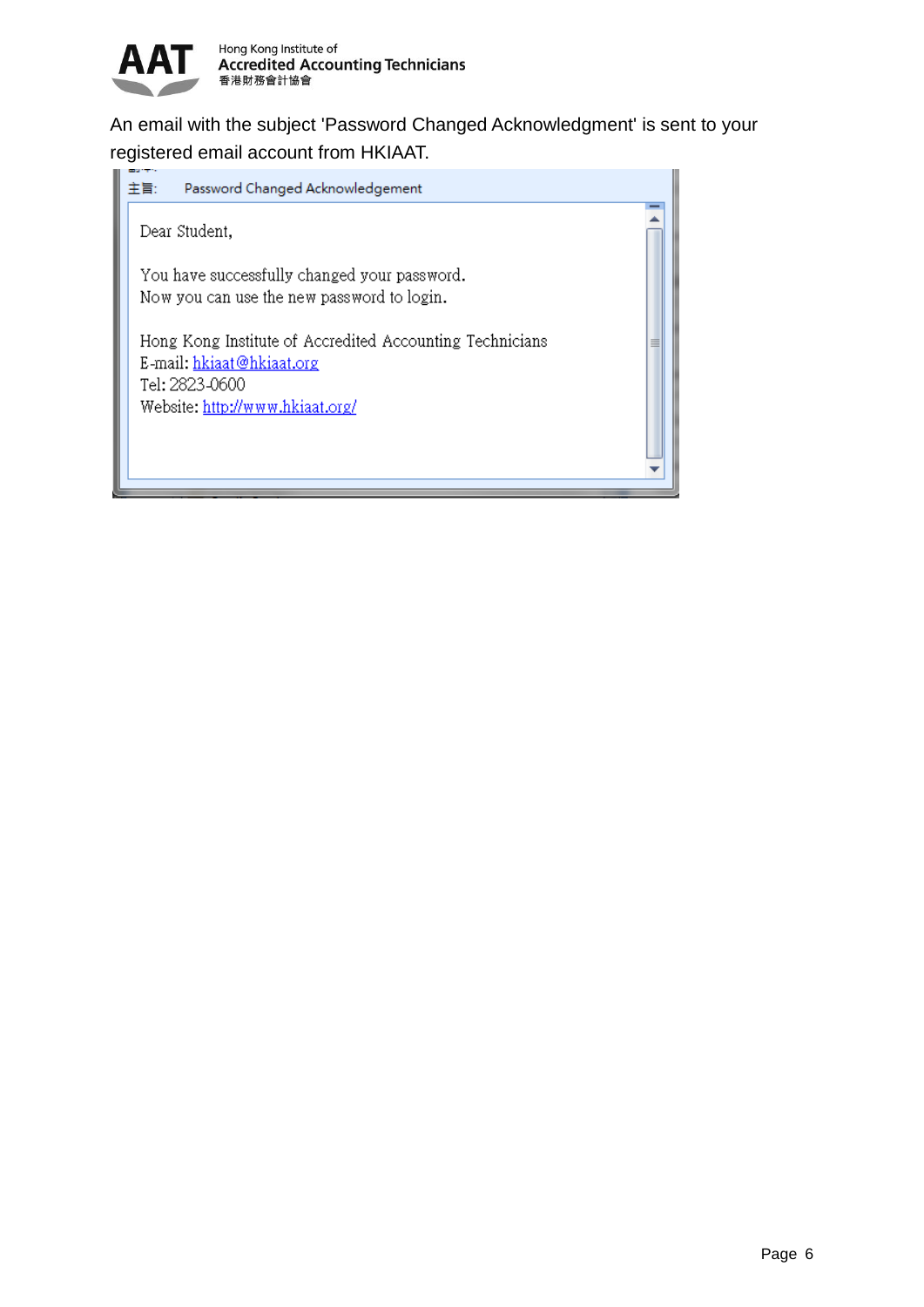

# <span id="page-6-0"></span>**Account Login**

Step 1: Enter your **'HKIAAT Student No'** and **password**, and click the **'Submit'** button.

| <b>AAT</b>    | Hong Kong Institute of<br><b>Accredited Accounting Technicians</b><br>香港財務會計協會 |                      |
|---------------|--------------------------------------------------------------------------------|----------------------|
|               |                                                                                |                      |
| Login         | <u>Login</u>                                                                   |                      |
| Personal Info |                                                                                |                      |
| Result        |                                                                                | <b>Student Login</b> |
|               |                                                                                |                      |
|               |                                                                                |                      |
|               | <b>Student Login</b>                                                           |                      |
|               | Registration No.:                                                              |                      |
|               | Password:                                                                      |                      |
|               | (case sensitive)                                                               |                      |
|               | Submit<br>Reset                                                                |                      |
|               | Account Activation / Forget password                                           |                      |

After login, the student name is displayed on the top-left corner of the webpage.

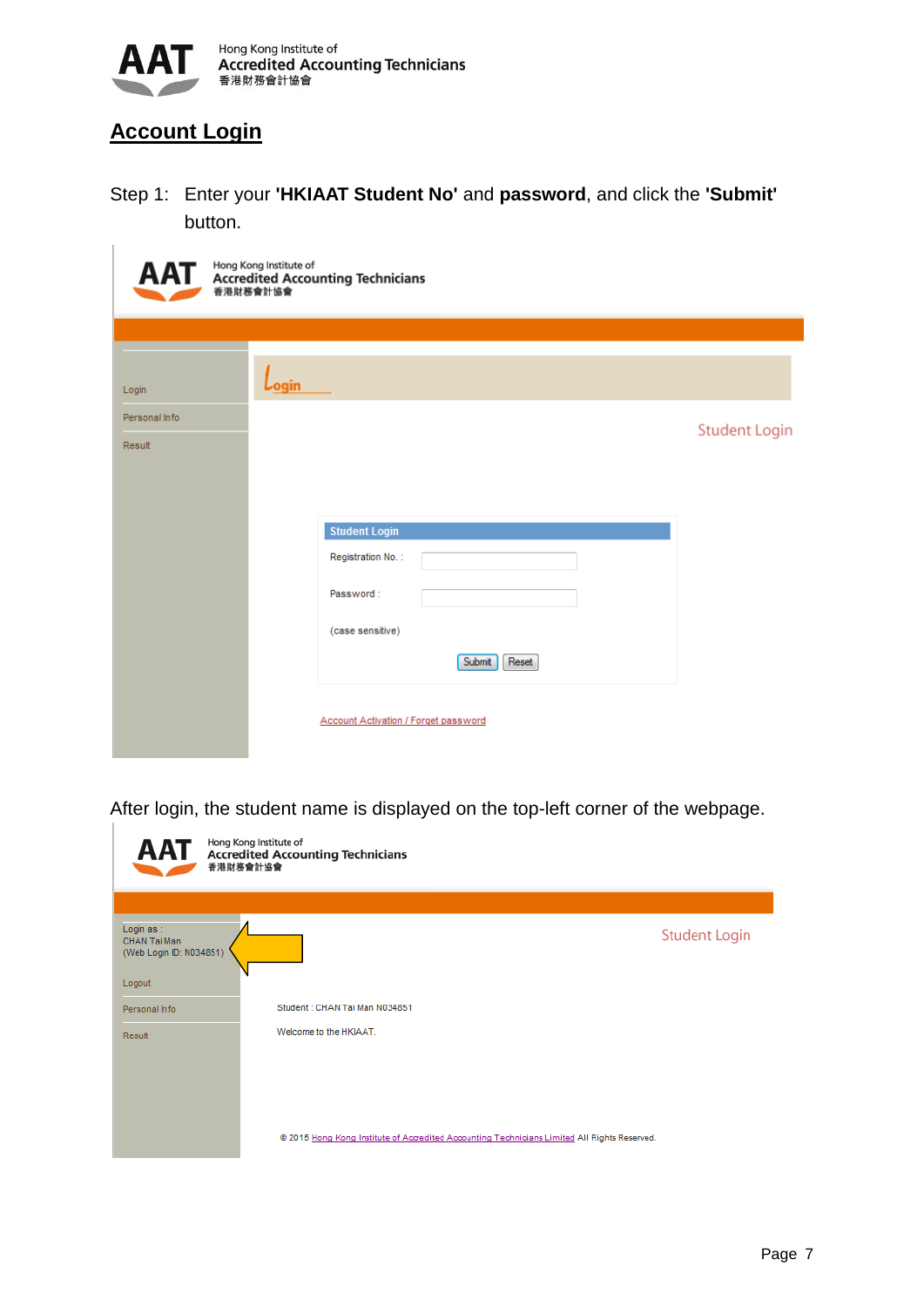

# <span id="page-7-0"></span>**Account Logout**

Step 1: Click **'Logout'** in the menu at the left of the webpage.



Step 2: Click the **'Logout'** button.

| <b>AAT</b>                                            | Hong Kong Institute of<br><b>Accredited Accounting Technicians</b><br>香港財務會計協會                                                               |
|-------------------------------------------------------|----------------------------------------------------------------------------------------------------------------------------------------------|
|                                                       |                                                                                                                                              |
| Login as :<br>CHAN Tai Man<br>(Web Login ID: N034851) | $L_{\text{ogout}}$                                                                                                                           |
| Logout                                                |                                                                                                                                              |
| Personal Info                                         | <b>Student Login</b>                                                                                                                         |
| Result                                                | Are you sure to log out?<br>Cancel<br>Logout<br>@ 2015 Hong Kong Institute of Accredited Accounting Technicians Limited All Rights Reserved. |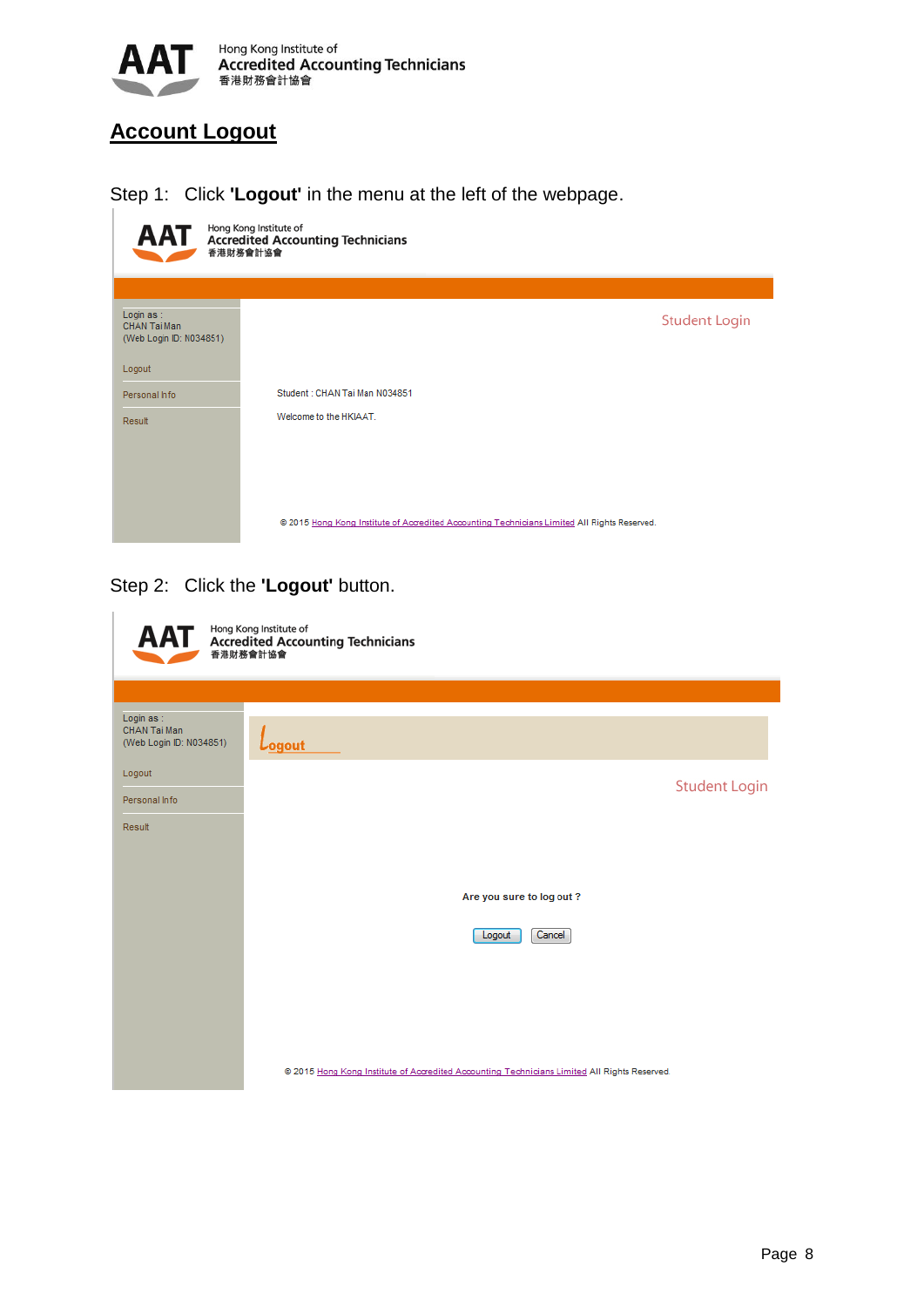

## <span id="page-8-0"></span>**Amending the Personal information (Correspondence address &**

## **Phone numbers)**

Step 1: Click **'Personal Info'** in the menu at the left of the webpage.



Step 2: Click the **'Update Personal Information'** button.

|                                                      | 香港財務會計協會               |                                    |                      |
|------------------------------------------------------|------------------------|------------------------------------|----------------------|
|                                                      |                        |                                    |                      |
| Login as:<br>CHAN Tai Man<br>(Web Login ID: N034851) | Personal Information   |                                    |                      |
| Logout                                               |                        |                                    |                      |
| Personal Info                                        |                        |                                    | <b>Student Login</b> |
| Result                                               |                        |                                    |                      |
|                                                      |                        |                                    |                      |
|                                                      | <b>Personal Record</b> |                                    |                      |
|                                                      | Registration No.       | N034851<br>÷                       |                      |
|                                                      | Name (Eng)             | Mr. CHAN Tai Man<br>÷.             |                      |
|                                                      | Name (Chi)             | 陳大文<br>÷.                          |                      |
|                                                      | Sex                    | ÷<br>М                             |                      |
|                                                      | Date of Birth (mm/dd)  | : 01/01                            |                      |
|                                                      | <b>Address</b>         | 27/F, ***<br>t.                    |                      |
|                                                      | Tel (Home)             | ****5432<br>÷.                     |                      |
|                                                      | Tel (Office)           | ÷                                  |                      |
|                                                      | Tel (Mobile)           | ÷                                  |                      |
|                                                      |                        | <b>Update Personal Information</b> |                      |
|                                                      | Email                  | : vanessa.lee@***                  |                      |
|                                                      |                        | <b>Update Email Address</b>        |                      |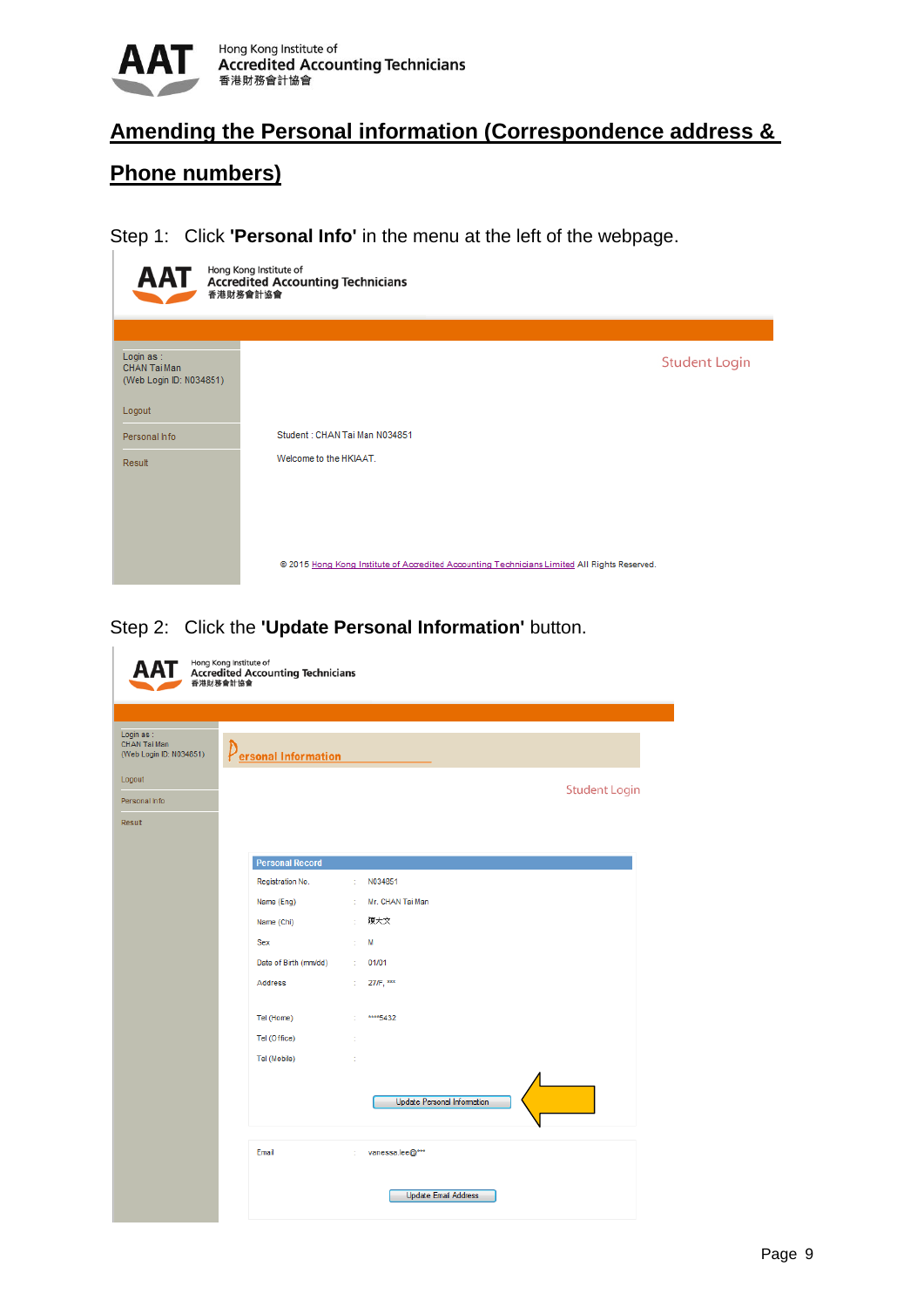

Step 3: Enter the new **correspondence address** and/or new **phone no.**, and click the **'Submit'** button.

| Hong Kong Institute of                               | Accredited Accounting Technicians<br>香港財務會計協會 |                                                                                              |  |
|------------------------------------------------------|-----------------------------------------------|----------------------------------------------------------------------------------------------|--|
| Login as:<br>CHAN Tai Man<br>(Web Login ID: N034851) |                                               | <b>Student Login</b>                                                                         |  |
| Logout                                               |                                               |                                                                                              |  |
| Personal Info                                        | <b>Update Personal Information</b>            |                                                                                              |  |
| Result                                               | Registration No.                              | : $N034851$                                                                                  |  |
|                                                      | Name (Eng)                                    | : MR CHAN Tai Man                                                                            |  |
|                                                      | Name (Chi)                                    | 陳大文<br>÷                                                                                     |  |
|                                                      | Address                                       | ÷                                                                                            |  |
|                                                      |                                               |                                                                                              |  |
|                                                      |                                               |                                                                                              |  |
|                                                      |                                               |                                                                                              |  |
|                                                      |                                               |                                                                                              |  |
|                                                      |                                               |                                                                                              |  |
|                                                      |                                               | $H.K.$ $\rightarrow$                                                                         |  |
|                                                      | Tel (Home)                                    | t                                                                                            |  |
|                                                      | Tel (Office)                                  | t                                                                                            |  |
|                                                      |                                               |                                                                                              |  |
|                                                      | Tel (Mobile)                                  |                                                                                              |  |
|                                                      |                                               | Submit<br>Cancel                                                                             |  |
|                                                      |                                               |                                                                                              |  |
|                                                      |                                               |                                                                                              |  |
|                                                      |                                               |                                                                                              |  |
|                                                      |                                               |                                                                                              |  |
|                                                      |                                               |                                                                                              |  |
|                                                      |                                               | @ 2015 Hong Kong Institute of Accredited Accounting Technicians Limited All Rights Reserved. |  |

The personal information will be updated in the next 3 working days.

| <b>AAT</b>                                              | Hong Kong Institute of<br><b>Accredited Accounting Technicians</b><br>香港財務會計協會                                                   |
|---------------------------------------------------------|----------------------------------------------------------------------------------------------------------------------------------|
|                                                         |                                                                                                                                  |
| Login as :<br><b>LEE Chi</b><br>(Web Login ID: N034852) | <b>Student Login</b>                                                                                                             |
| Logout                                                  |                                                                                                                                  |
| Personal Info                                           | Personal Information update request has been submitted.<br>Your personal information will be updated in the next 3 working days. |
| Result                                                  |                                                                                                                                  |
|                                                         |                                                                                                                                  |
|                                                         |                                                                                                                                  |
|                                                         | @ 2015 Hong Kong Institute of Accredited Accounting Technicians Limited All Rights Reserved.                                     |
|                                                         |                                                                                                                                  |
|                                                         |                                                                                                                                  |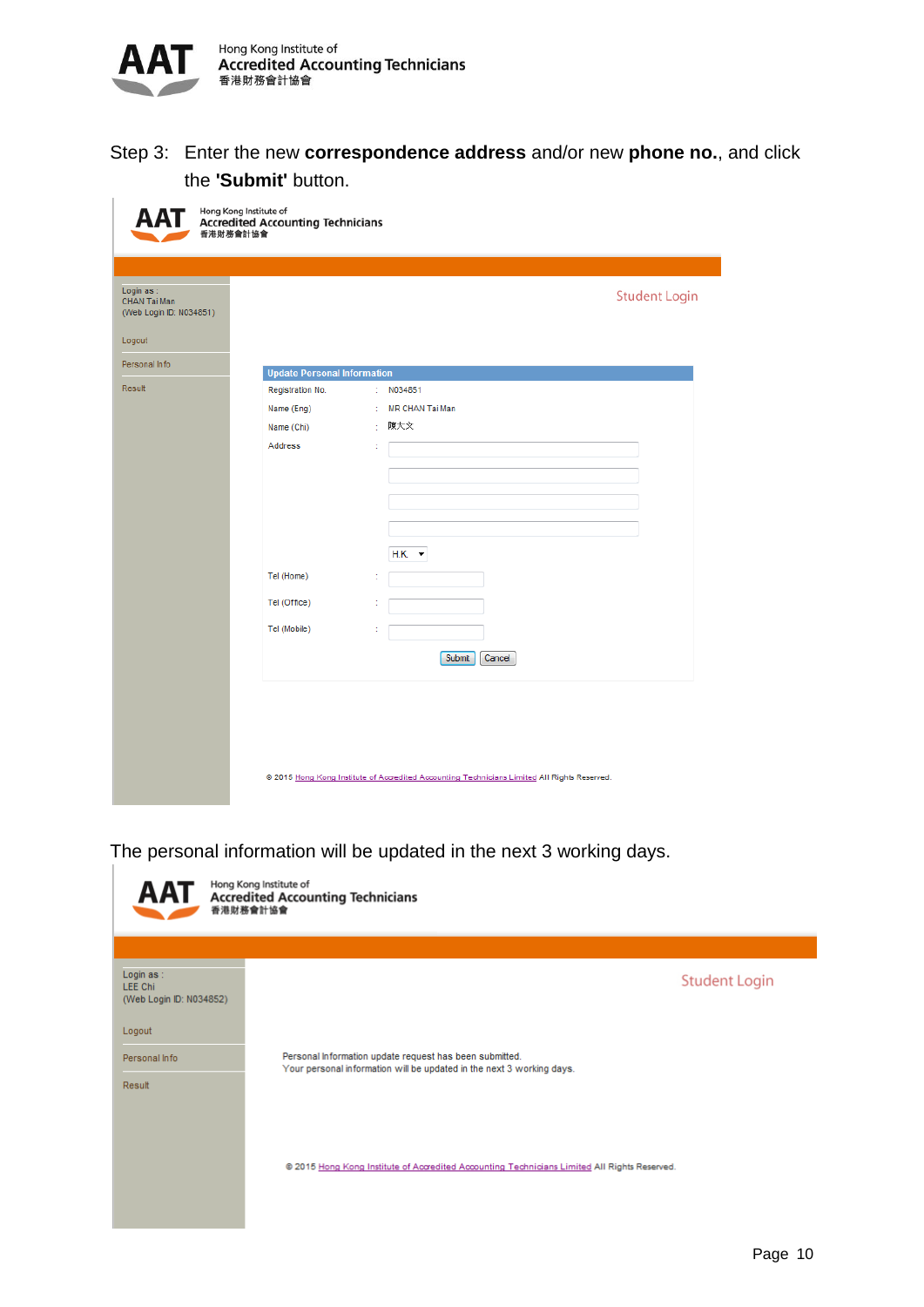

# <span id="page-10-0"></span>**Amending the Personal information (Email address)**

Step 1: Click **'Personal Info'** in the menu at the left of the webpage.



#### Step 2: Click the **'Update Email Address'** button.

|                                                      | Hong Kong Institute of<br><b>Accredited Accounting Technicians</b><br>香港財務會計協會 |    |                                    |
|------------------------------------------------------|--------------------------------------------------------------------------------|----|------------------------------------|
|                                                      |                                                                                |    |                                    |
| Login as:<br>CHAN Tai Man<br>(Web Login ID: N034851) | $\rho$ <sub>ersonal</sub> Information                                          |    |                                    |
| Logout                                               |                                                                                |    | <b>Student Login</b>               |
| Personal Info                                        |                                                                                |    |                                    |
| Result                                               |                                                                                |    |                                    |
|                                                      |                                                                                |    |                                    |
|                                                      | <b>Personal Record</b>                                                         |    |                                    |
|                                                      | Registration No.                                                               | ÷. | N034851                            |
|                                                      | Name (Eng)                                                                     | ÷. | Mr. CHAN Tai Man                   |
|                                                      | Name (Chi)                                                                     | ÷. | 陳大文                                |
|                                                      | <b>Sex</b>                                                                     | ÷. | M                                  |
|                                                      | Date of Birth (mm/dd)                                                          | ÷. | 01/01                              |
|                                                      | <b>Address</b>                                                                 | ÷. | 27/F. ***                          |
|                                                      | Tel (Home)                                                                     | ÷  | **** 5432                          |
|                                                      | Tel (Office)                                                                   | ł, |                                    |
|                                                      | Tel (Mobile)                                                                   | ř. |                                    |
|                                                      |                                                                                |    |                                    |
|                                                      |                                                                                |    | <b>Update Personal Information</b> |
|                                                      | Email                                                                          | ÷. | vanessa.lee@***                    |
|                                                      |                                                                                |    | <b>Update Email Address</b>        |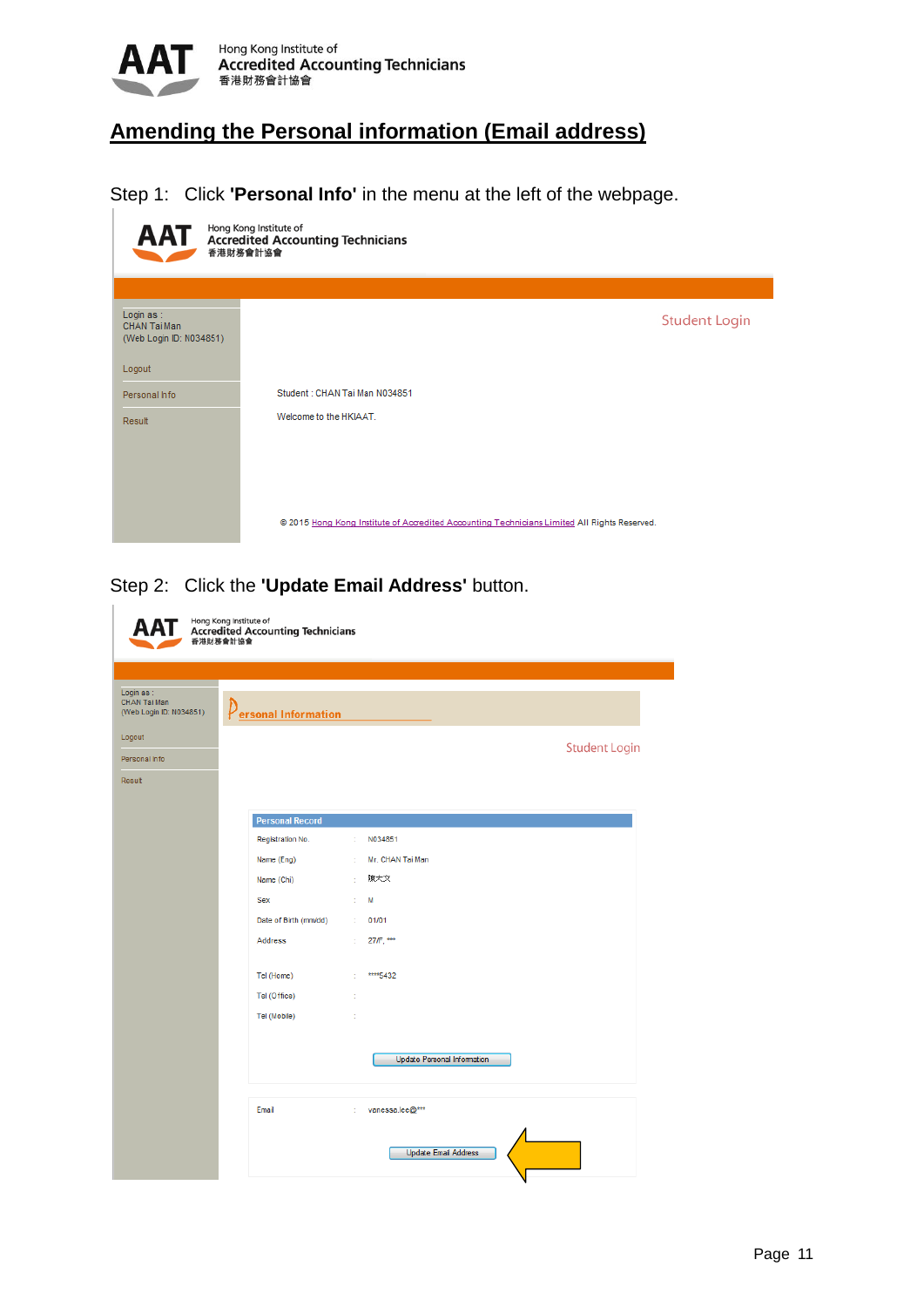

#### Step 3: Enter the **'Old Email address'** and the **'New Email address'**, and then click the **'Submit'** button.

| Hong Kong Institute of<br>AAT<br><b>Accredited Accounting Technicians</b><br>香港財務會計協會 |                     |                                                                                              |                      |  |  |  |
|---------------------------------------------------------------------------------------|---------------------|----------------------------------------------------------------------------------------------|----------------------|--|--|--|
|                                                                                       |                     |                                                                                              |                      |  |  |  |
| Login as:<br>CHAN Tai Man<br>(Web Login ID: N034851)                                  |                     |                                                                                              | <b>Student Login</b> |  |  |  |
| Logout                                                                                |                     |                                                                                              |                      |  |  |  |
| Personal Info                                                                         | <b>Update Email</b> |                                                                                              |                      |  |  |  |
| Result                                                                                | Registration No.    | N034851<br>t.                                                                                |                      |  |  |  |
|                                                                                       | Name (Eng)          | MR CHAN Tai Man<br>÷                                                                         |                      |  |  |  |
|                                                                                       | Name (Chi)          | 陳大文<br>÷                                                                                     |                      |  |  |  |
|                                                                                       | Old Email           | t                                                                                            |                      |  |  |  |
|                                                                                       | New Email           |                                                                                              |                      |  |  |  |
|                                                                                       |                     | Submit<br>Cancel                                                                             |                      |  |  |  |
|                                                                                       |                     |                                                                                              |                      |  |  |  |
|                                                                                       |                     |                                                                                              |                      |  |  |  |
|                                                                                       |                     |                                                                                              |                      |  |  |  |
|                                                                                       |                     |                                                                                              |                      |  |  |  |
|                                                                                       |                     | @ 2015 Hong Kong Institute of Accredited Accounting Technicians Limited All Rights Reserved. |                      |  |  |  |

Step 4: A confirmation email with the 'validation code' will be sent to your new email address.

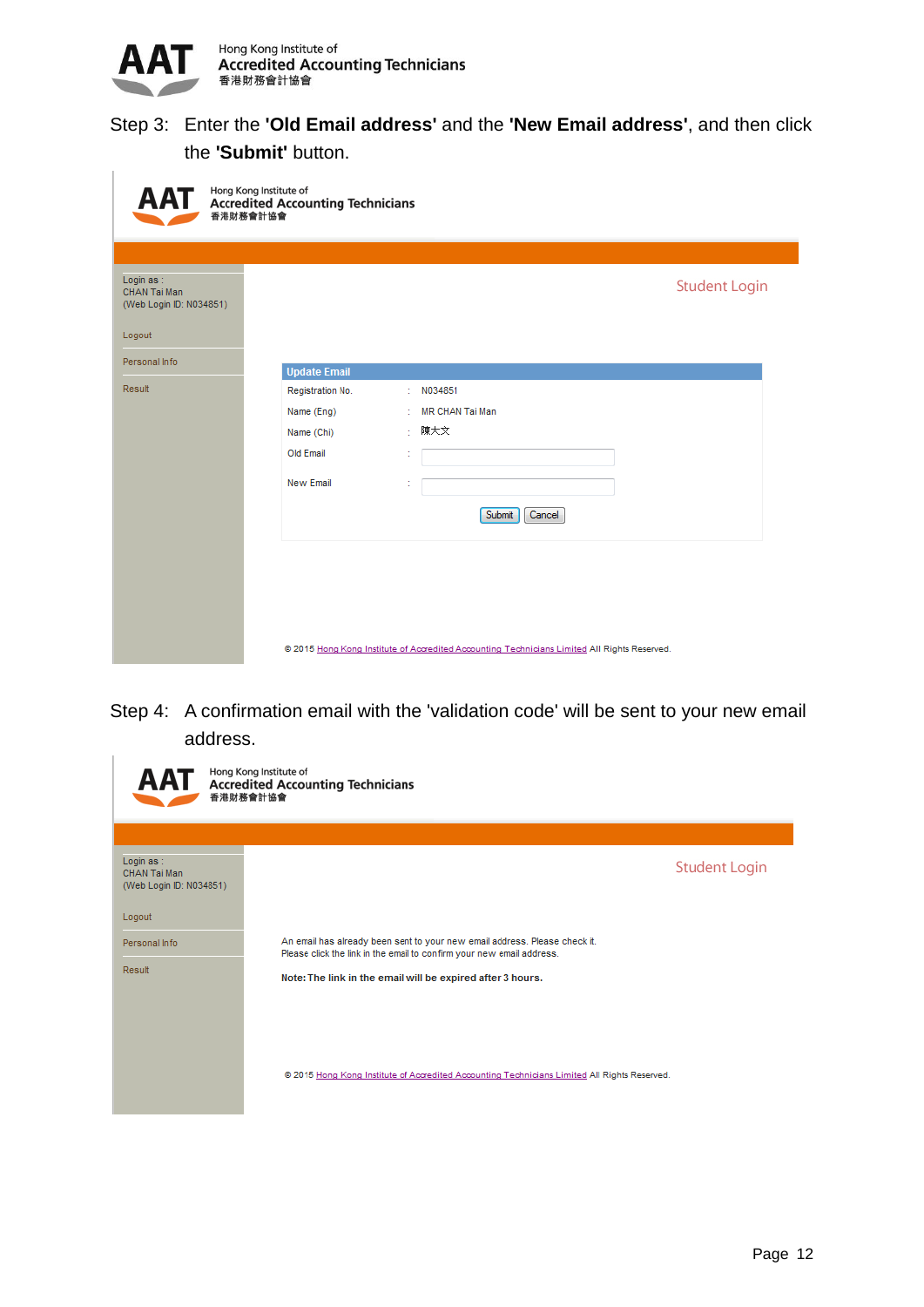

Step 5: Open the email with the subject 'New Email Address Confirmation' from your new email account, click the hyperlink provided in the email.

| New Email Address Confirmation<br>主旨:                                                                       |  |
|-------------------------------------------------------------------------------------------------------------|--|
| Dear Student,                                                                                               |  |
| Please click the following link and use the validation code provided to confirm your new<br>email address : |  |
| https://portal.hkiaat.org/portal/students/set email?<br>176172096171186183180182192130176                   |  |
| Validation Code: 3k27TzAwMq6j                                                                               |  |
| Hong Kong Institute of Accredited Accounting Technicians                                                    |  |
| E-mail: hkiaat@hkiaat.org<br>Tel: 2823-0600                                                                 |  |
| Website: http://www.hkiaat.org/                                                                             |  |
|                                                                                                             |  |

Step 6: Enter your **'HKIAAT Student No'** and the **'Validation Code'** given in the email, and then press the **'Submit'** button.

| Hong Kong Institute of<br><b>AA1</b><br><b>Accredited Accounting Technicians</b><br>香港財務會計協會 |                                                                                                                                       |  |  |  |  |
|----------------------------------------------------------------------------------------------|---------------------------------------------------------------------------------------------------------------------------------------|--|--|--|--|
| Login as :<br>CHAN Tai Man<br>(Web Login ID: N034851)<br>Logout<br>Personal Info<br>Result   | <b>Student Login</b><br><b>Change Email</b><br>Registration No.<br><b>Validation Code</b><br>(given in the email)<br>Cancel<br>Submit |  |  |  |  |
|                                                                                              | @ 2015 Hong Kong Institute of Accredited Accounting Technicians Limited All Rights Reserved.                                          |  |  |  |  |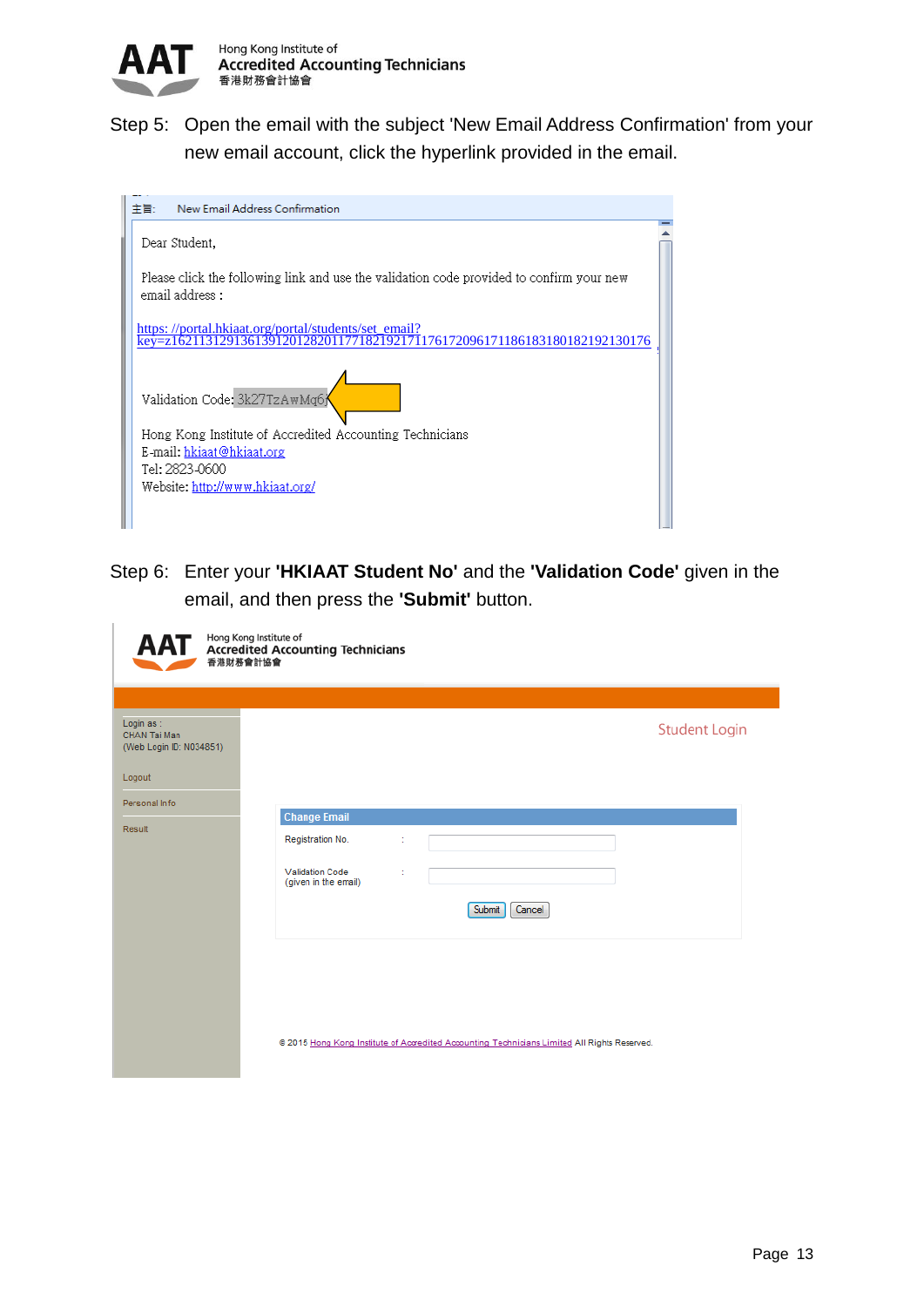

Step 7: The email address has been updated. An acknowledgement email will be sent to both the new and old email addresses.

| AAT                                                   | Hong Kong Institute of<br><b>Accredited Accounting Technicians</b><br>香港財務會計協會               |  |  |  |  |
|-------------------------------------------------------|----------------------------------------------------------------------------------------------|--|--|--|--|
|                                                       |                                                                                              |  |  |  |  |
| Login as :<br>CHAN Tai Man<br>(Web Login ID: N034851) | <b>Student Login</b>                                                                         |  |  |  |  |
| Logout                                                |                                                                                              |  |  |  |  |
| Personal Info                                         | Email has been updated.                                                                      |  |  |  |  |
| Result                                                |                                                                                              |  |  |  |  |
|                                                       |                                                                                              |  |  |  |  |
|                                                       |                                                                                              |  |  |  |  |
|                                                       | @ 2015 Hong Kong Institute of Accredited Accounting Technicians Limited All Rights Reserved. |  |  |  |  |
|                                                       |                                                                                              |  |  |  |  |

主旨: Email Changed Acknowledgement

Dear Student,

Email has been updated. The notification will be sent to the new email from now on.

Hong Kong Institute of Accredited Accounting Technicians E-mail: hkiaat@hkiaat.org Tel: 2823-0600 Website: http://www.hkiaat.org/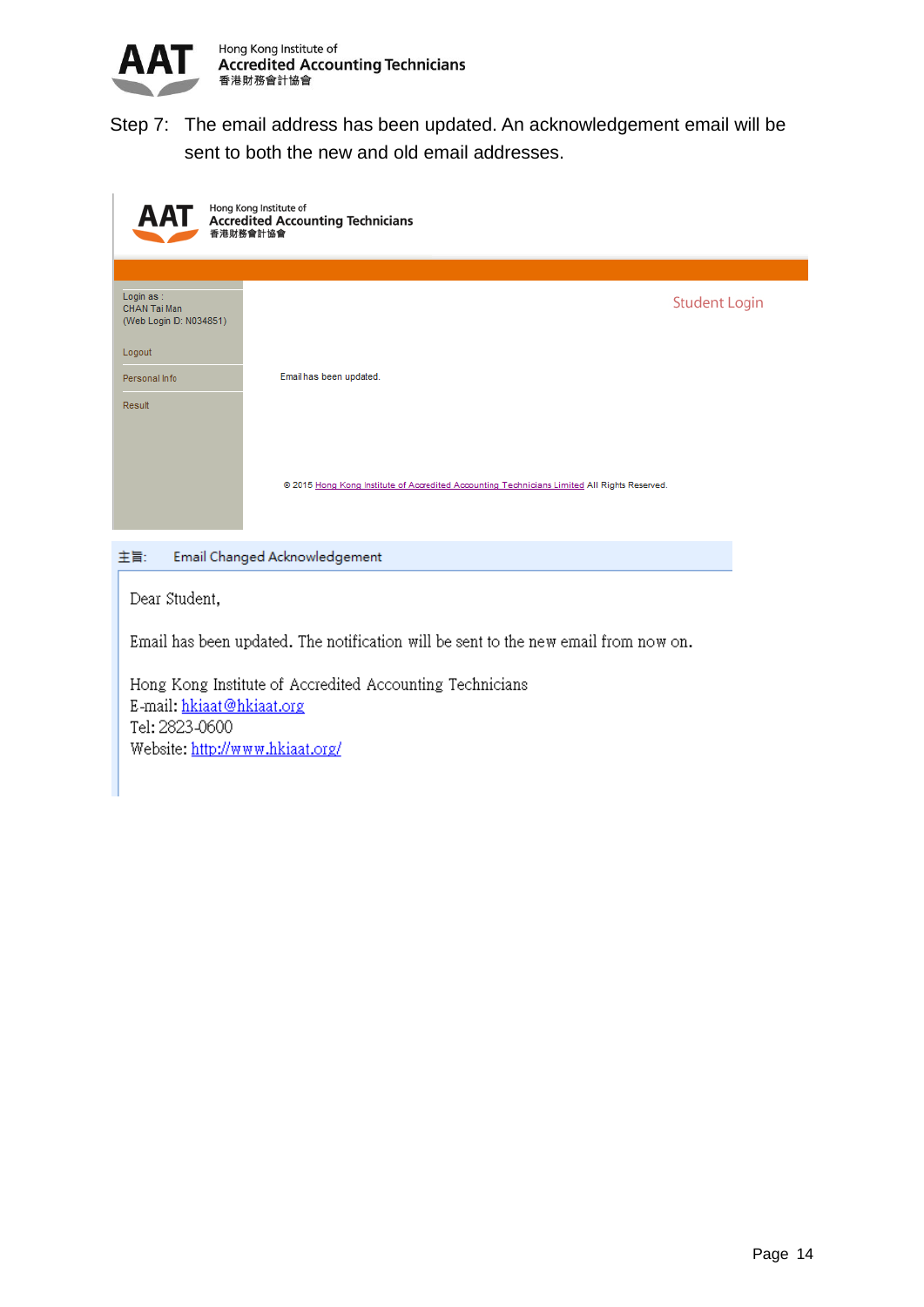

# <span id="page-14-0"></span>**Viewing the examination results**

Step 1: Click **'Result'** in the menu at the left of the webpage.

| Hong Kong Institute of<br><b>AAT</b><br><b>Accredited Accounting Technicians</b><br>香港財務會計協會 |                                                                                              |  |  |  |
|----------------------------------------------------------------------------------------------|----------------------------------------------------------------------------------------------|--|--|--|
|                                                                                              |                                                                                              |  |  |  |
| Login as:<br>CHAN Tai Man<br>(Web Login ID: N034851)                                         | <b>Student Login</b>                                                                         |  |  |  |
| Logout                                                                                       |                                                                                              |  |  |  |
| Personal Info                                                                                | Student: CHAN Tai Man N034851                                                                |  |  |  |
| Result                                                                                       | Welcome to the HKIAAT.                                                                       |  |  |  |
|                                                                                              |                                                                                              |  |  |  |
|                                                                                              |                                                                                              |  |  |  |
|                                                                                              |                                                                                              |  |  |  |
|                                                                                              | @ 2015 Hong Kong Institute of Accredited Accounting Technicians Limited All Rights Reserved. |  |  |  |

Step 2: Click the link to view the result details of your enrolled paper(s) under the current examination session.